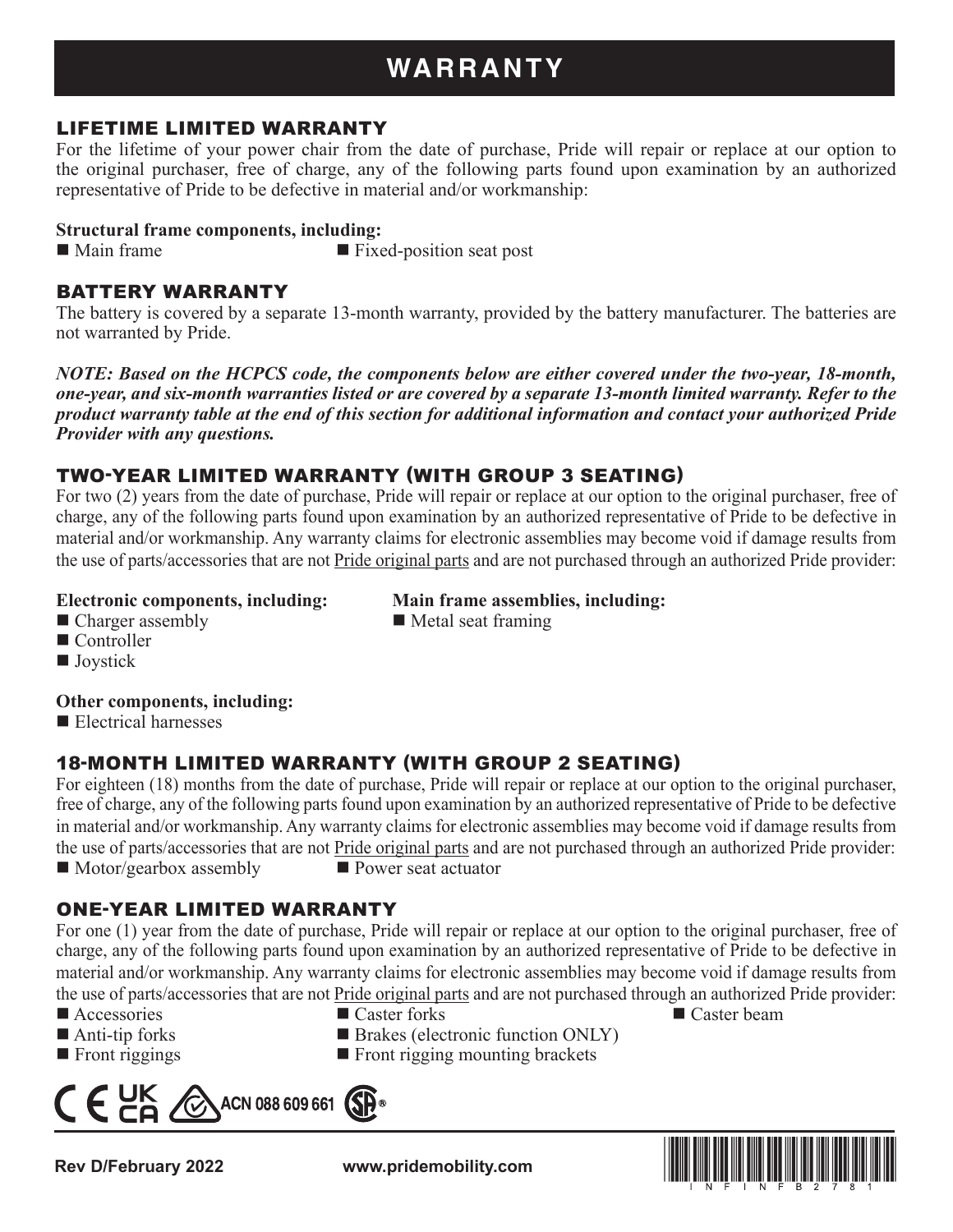# **WARRANTY**

### SIX-MONTH LIMITED WARRANTY

For six (6) months from the date of purchase, Pride will repair or replace at our option to the original purchaser, free of charge, any of the following parts found upon examination by an authorized representative of Pride to be defective in material and/or workmanship:

■ Bearings and bushings

## RECONDITIONED UNITS WARRANTY

All reconditioned units are covered by a six-month warranty from Pride effective from the date of purchase.

## WARRANTY EXCLUSIONS

Full product warranty is extended to the original purchaser for new consumer purchases only and is dependent on the HCPCS code of the base. This warranty is not extended to third-party payers or renters for whom separate rental agreements exist. Please contact your authorized Pride Provider for further information on rental product warranty. This warranty does not extend to those items which may require replacement due to normal wear and tear.

- ABS plastic shrouds Motor brushes I Upholstery and seating
	-
- 
- 
- Brake pads Tires and tubes Fuses/bulbs
- Circumstances beyond the control of Pride
- Labor, service calls, shipping, and other charges incurred for repair of the product, unless specifically authorized, IN ADVANCE, by Pride Mobility Products
- Repairs and/or modifications made to any part without specific consent from Pride
- Parts/accessories that are not Pride original parts and are not purchased through an authorized Pride provider.

Exclusions also include components with damage caused by:

- Contamination
- Abuse, misuse, accident, or negligence
- Battery fluid spillage or leakage
- Commercial use or use other than normal
- **Improper operation, maintenance, or storage**

*NOTE: Gradual deterioration in performance because the battery has been left in a discharged state, left in cold conditions for an extended period of time, or worn out through heavy use is not covered.*

# SERVICE CHECKS AND WARRANTY SERVICE

Warranty service must be performed by an authorized Pride Provider or Quantum Rehab Provider. Do not return faulty parts to Pride without prior written authorization. All transportation costs and shipping damage incurred while submitting parts for repair or replacement are the responsibility of the purchaser.

Failure to follow the instructions, warnings, and notes in the owner's manual and those located on your Pride product can result in personal injury or product damage and will void Pride's product warranty.

There is no other express warranty.

### IMPLIED WARRANTIES

**Implied warranties, including those of merchantability and fitness for a particular purpose, are limited to one (1) year from the date of purchase and to the extent permitted by law. Any and all other implied warranties are excluded.** This is the exclusive remedy. Liabilities for consequential damages under any and all warranties are excluded.

Some states do not allow limitations on how long an implied warranty lasts or do not allow the exclusion or limitation of incidental or consequential damages. The above limitation or exclusion may not apply to you.

This warranty gives you specific rights, and you may also have other rights which vary from state to state.